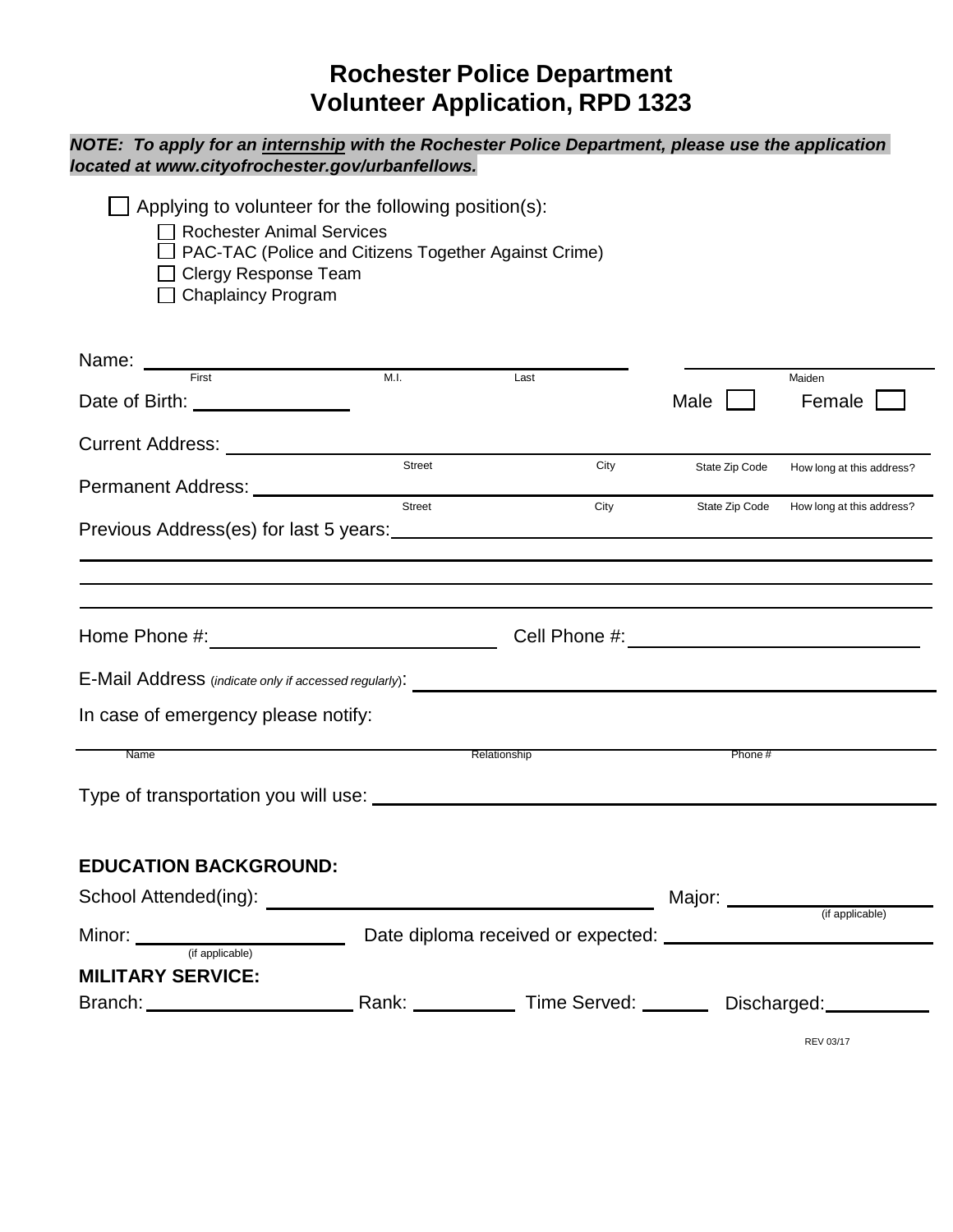| Employer: ____________________________Occupation: ___________________________How Long: ____________                   |                                                                                                                                                                                                                               |         |                                                                                                                  |
|-----------------------------------------------------------------------------------------------------------------------|-------------------------------------------------------------------------------------------------------------------------------------------------------------------------------------------------------------------------------|---------|------------------------------------------------------------------------------------------------------------------|
|                                                                                                                       |                                                                                                                                                                                                                               |         |                                                                                                                  |
| Previous Employment (Please include firm name, address, supervisor and dates):                                        |                                                                                                                                                                                                                               |         |                                                                                                                  |
|                                                                                                                       |                                                                                                                                                                                                                               |         |                                                                                                                  |
| <b>VOLUNTEER BACKGROUND:</b> Previous Volunteer Services (include organizations and dates):                           |                                                                                                                                                                                                                               |         |                                                                                                                  |
| <b>SKILLS:</b><br>Indicate clerical, computer (be specific), working with youth, communication-verbal, written, etc.: |                                                                                                                                                                                                                               |         |                                                                                                                  |
|                                                                                                                       |                                                                                                                                                                                                                               |         |                                                                                                                  |
|                                                                                                                       |                                                                                                                                                                                                                               |         |                                                                                                                  |
| BRIEFLY state why you would like to volunteer with the Rochester Police Department, and what                          |                                                                                                                                                                                                                               |         |                                                                                                                  |
|                                                                                                                       |                                                                                                                                                                                                                               |         |                                                                                                                  |
|                                                                                                                       |                                                                                                                                                                                                                               |         |                                                                                                                  |
|                                                                                                                       |                                                                                                                                                                                                                               |         |                                                                                                                  |
|                                                                                                                       |                                                                                                                                                                                                                               |         |                                                                                                                  |
|                                                                                                                       |                                                                                                                                                                                                                               |         |                                                                                                                  |
|                                                                                                                       |                                                                                                                                                                                                                               |         |                                                                                                                  |
|                                                                                                                       |                                                                                                                                                                                                                               |         |                                                                                                                  |
| REFERENCES (Two should be work or school related. No relatives.):                                                     |                                                                                                                                                                                                                               |         |                                                                                                                  |
| <b>Address</b><br><b>Name</b>                                                                                         |                                                                                                                                                                                                                               | Phone # | Relationship                                                                                                     |
|                                                                                                                       | the control of the control of the control of the control of the control of the control of the control of the control of the control of the control of the control of the control of the control of the control of the control |         |                                                                                                                  |
| ,我们也不会有什么。""我们的人,我们也不会有什么?""我们的人,我们也不会有什么?""我们的人,我们也不会有什么?""我们的人,我们也不会有什么?""我们的人                                      |                                                                                                                                                                                                                               |         |                                                                                                                  |
|                                                                                                                       |                                                                                                                                                                                                                               |         |                                                                                                                  |
|                                                                                                                       |                                                                                                                                                                                                                               |         |                                                                                                                  |
|                                                                                                                       |                                                                                                                                                                                                                               |         | and the control of the control of the control of the control of the control of the control of the control of the |
|                                                                                                                       |                                                                                                                                                                                                                               |         |                                                                                                                  |
|                                                                                                                       |                                                                                                                                                                                                                               |         |                                                                                                                  |
|                                                                                                                       |                                                                                                                                                                                                                               |         |                                                                                                                  |
| 1 <sub>1</sub><br>2.<br>3.<br><b>SPECIAL LIMITATIONS AND CONDITIONS:</b><br><b>AVAILABILITY (list time of day):</b>   |                                                                                                                                                                                                                               |         |                                                                                                                  |